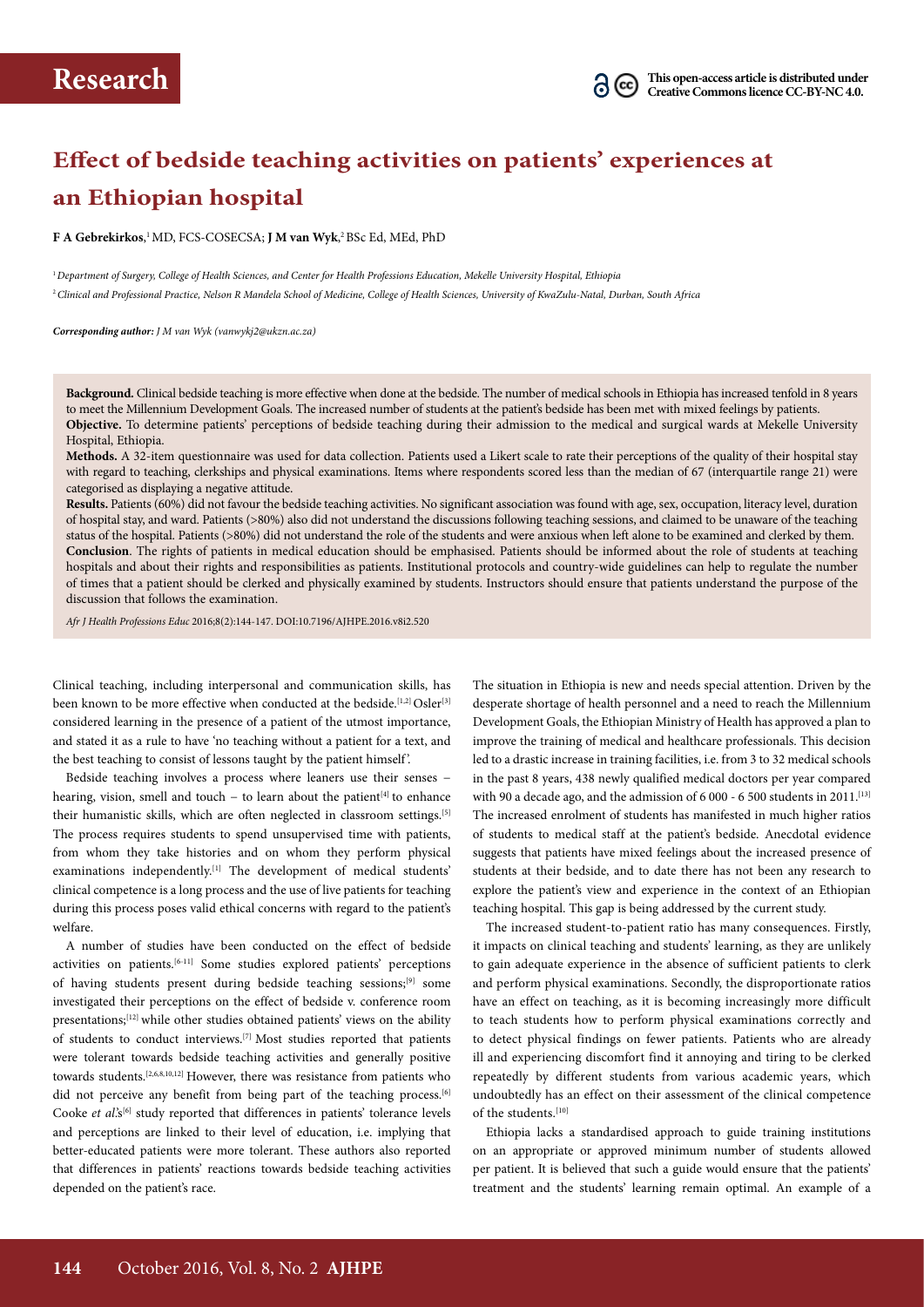# **Research**

policy to manage such a process is found in the context of India. An Indian admission policy allocates 100 students to a 500-bed healthcare facility, or 200 students for 900 beds per year in facilities with a bed occupancy rate of 75%. This proportion excludes beds reserved for subspecialties.<sup>[14]</sup>

Ethiopia, however, does not have an established standard to guide the allocation of students in the medical wards. Given the lack of guidelines on the ideal number of students to allocate to the bedside in the African context and the centrality of the patient in the training of clinical competences, our study explored the perceptions and attitudes of patients towards the clinical teaching process.

### **Methods**

This quantitative, cross-sectional study was conducted in October 2013. A 32-item questionnaire (Appendix 1) was used to collect data from adult patients (*N*=256) admitted to the medical and surgical wards during that period. Patients were asked to respond to questions enquiring about the effect of bedside teaching activities, student clerkships and physical examinations on their experience in hospital and the quality of their hospital stay.

The self-developed questionnaire was designed in English and translated into Amharic and Tigrigna – the latter is the language spoken by the majority of the people in this region of Ethiopia. In the absence of a validated, reliable data collection tool, we developed a questionnaire based on the literature around a number of focal areas of studies on patients' perceptions of clinical teaching.[9,10] For example, statements such as 'I have enjoyed bedside teaching', 'I felt anxious when clerked by students', and 'I have been told that students will be spending some time with me' were extrapolated from Nair et al'.s<sup>[9]</sup> study. Statements such as 'Patients understood what was being discussed', and 'Comfortable that their case was being discussed' were obtained from Seo *et al*.'s<sup>[12]</sup> study.

The focal areas included questions exploring patients' awareness and perceptions of the role of Mekelle University Hospital as a medical training facility; their perceptions of the discussions during bedside teaching about their illness and the presence of students around them; their level of comfort and/or anxiety at being clerked by unsupervised students; their tolerance and participation in responding to students' questions; and their perceptions of benefiting and gaining an improved understanding of their illness owing to being treated at a teaching hospital.

Patients were asked to indicate their responses to each item on a 5-point Likert scale. The questionnaires were distributed by ward nurses, who also assisted illiterate patients.

Data were captured on an Excel spreadsheet. The responses were computed using the Statistical Package for the Social Sciences 16 (SPSS 16) (SPSS Inc., USA). The categories 'strongly agree' and 'agree' were aggregated to indicate a positive score, and the 'strongly disagree' and 'disagree' were aggregated to obtain a negative score. Descriptive statistics were computed on each item. Items where respondents scored less than the median of 67 (interquartile range (IQR) 21) were categorised as displaying a negative attitude. The median was used because the mean and standard deviation were found to be 72.0236 and 14.49, respectively. The frequency distribution graph was positively skewed (skewness 1.253).

Ethical approval for the study was obtained from the Health Research Ethics Review Committee of the College of Health Sciences, Mekelle University, Ethiopia. All the patients who participated in the study signed an informed consent document. A copy of the questionnaire is available from the first author.

### **Results**

A total of 150 questionnaires were distributed, of which 127 (84.7%) were completed and returned. The completed questionnaires were received from 74 and 53 patients who had been admitted to the internal medicine and surgical wards, respectively, during October 2013.

Eighty-four (61.0%) of the 127 respondents were male. Their ages ranged from 16 to 84 years. One hundred and twenty (94.4%) respondents spoke Tigrigna, the local language. Forty-seven (37.0%) respondents were illiterate at the time of the study, 30 (23.6%) had attended only elementary school, 29 (22.8%) had attended high school, and 21 (16.5%) had attended a higher education institution.

Eighty-seven percent (*n*=127) did not understand the discussions during the bedside teaching sessions. Before hospitalisation, nearly 87.0% (*n*=110) were not aware that students would be spending time with them and claimed not to understand the role of the students in the ward. Eighty-one percent (*n*=103) did not see any benefit to being treated at a teaching hospital. Eighty-five percent (*n*=108) of the respondents did not at all understand what was being discussed during the bedside teaching session.

Patients (86.6%; *n*=110) indicated feeling uncomfortable in the presence of unsupervised students; 81.1% (*n*=103) felt anxious when left alone with students for examination and clerking; and 82.2% (*n*=104) did not like having students around them. Seventy-nine percent (*n*=100) felt uncomfortable when being clerked by students.

Respondents (70.1%; *n*=89) thought that bedside teaching may result in a breach of confidentiality, and 65.0% (*n*=83) were unwilling (would not volunteer) to have their case discussed at the bedside teaching session. Only 33.0% (*n*=42) thought that bedside teaching sessions had assisted them in gaining a better understanding of their illness. Sixteen percent were aware that they were being treated at a teaching hospital.

In response to the question that explored the patients' awareness of and attitude towards bedside teaching activities, 48.0% (*n*=61) were not in favour of such activities, and 48.0% had an attitude score below the median of 67.

No significant association was found with age, sex, occupation, address (urban v. rural), literacy level, duration of hospital stay, or the wards to which the patients had been admitted.

### **Discussion**

The ultimate goal of medical education is to improve patient care. This study explored the perceptions of adult patients towards students in the context of an increased student presence in the ward during bedside teaching activities, the patients' perceptions of the benefit of admission to a teaching hospital, and their role in the training of student doctors. While bedside teaching was meant to be beneficial to learners and patients, findings suggest that patients felt anxious when approached by unsupervised students and that they were ill informed of the reasons for and details of the bedside conversations between the teacher and the student. Patients' reluctance to having their case discussed during bedside sessions also stemmed from concerns about confidentiality.

These findings are similar to those of a study in Oxford, UK, where patients expressed reservations about being left in the care of student doctors.<sup>[6]</sup> Illiterate patients and those who were not well informed of the reasons for having students at the bedside, were more anxious. A study in Belgium similarly cautions clinicians not to increase dosages of hypertensive medication of patients in teaching hospitals, as blood pressure levels of patients became elevated when they were in the presence of student doctors.<sup>[15]</sup>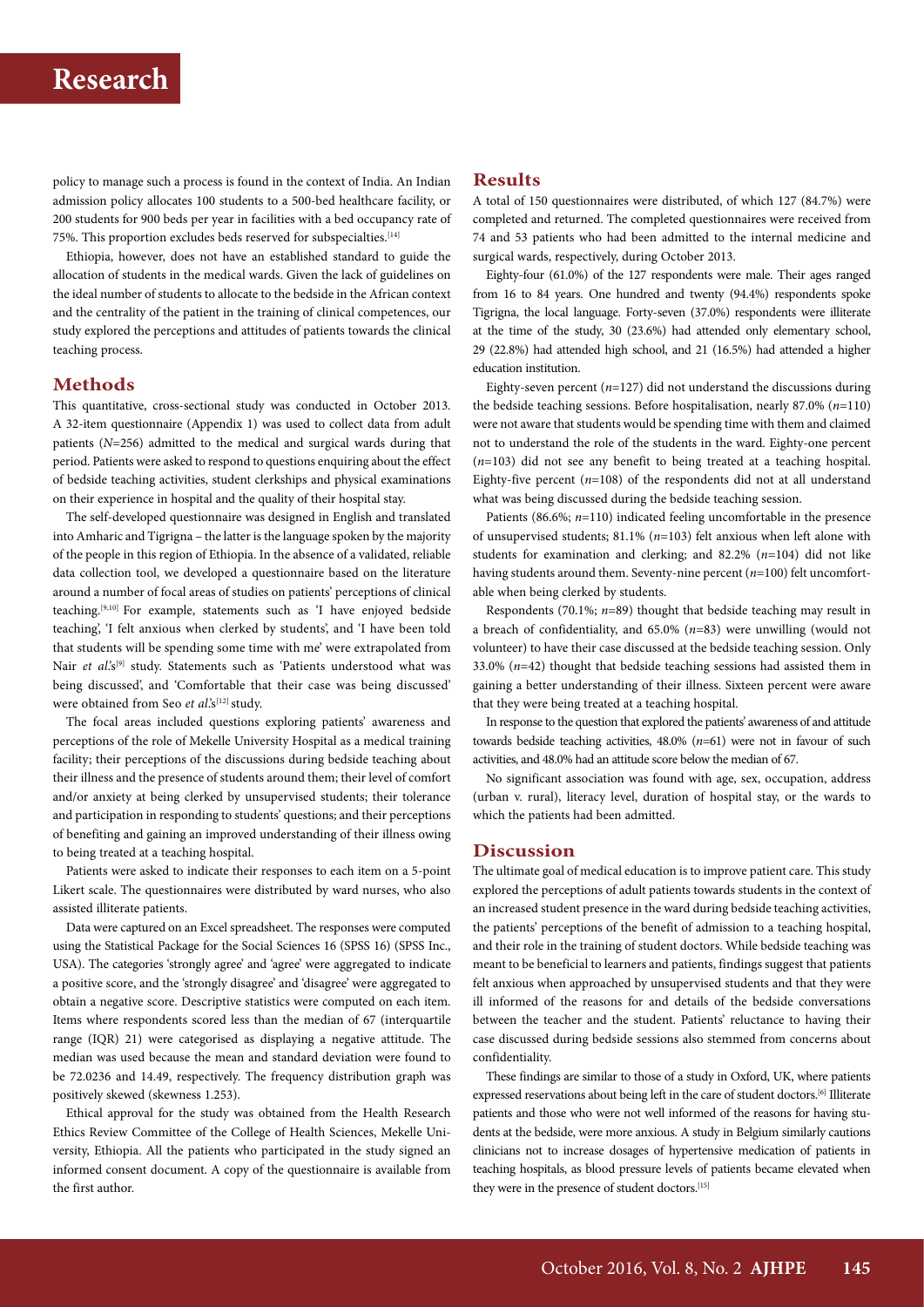# **Research**

Patient care also includes the patient's mental perception of receiving appropriate care. Patients at this medical teaching hospital were sceptical of the facility and considered the high student presence untrustworthy. In this regard, the institution has failed to address the psychological needs of the patients.

It is obvious that patients need reassurance and that communication should be improved to ensure that bedside teaching sessions become an informative and enjoyable experience to them. Senior members of staff will have to play a more supportive role in explaining to patients that their health and participation in the teaching and learning processes are valued and their wellbeing and care are central in the bedside learning process. This lesson is reinforced in suggestions for good practice, requiring teachers to refrain from discussing embarrassing details in the presence of their patients and to display exemplary professional behaviour.<sup>[5]</sup>

Some of the ways to convey this message include ensuring that patients leave with a better understanding of their illnesses. It will reassure them and help them to see the benefit of having learned from the discussion of their case. It is also possible that a difference in the language of learning and that of the patient could lead to a misunderstanding in communication. This may have an effect on patients experiencing the bedside teaching sessions as tedious, especially in areas such as ours where the patients' education levels require more effort in relaying the purpose, process and outcome of the bedside examination.

Patients should be informed that they are being admitted to a teaching hospital and that it involves some degree of interaction with students who are being trained at the facility. An agreement, perhaps in the form of signed informed consent, may be administered on admission to ensure that patients are informed and agreeable to interact with students. The role of the students and the rights and responsibilities of patients should be better explained. Emphasis on this process will address patients' fears relating to confidentiality, or of being managed by students or incompetent persons.

Patients can benefit from being educated about the advantages of being treated in a teaching hospital and the value of their contribution in the teaching of future doctors. Students' attitudes towards patients should be monitored to ensure that the former create an environment of trust and professionalism in their interaction with patients. They should display honesty, integrity and confidentiality; clearly communicate their expectations about their capacity and limitations; and explain that they are there to learn and help in every possible way. Teachers should instruct students about demonstrating the aforementioned values to co-operate with patients, and to take their time to offer a full explanation of the disease.

The rights of patients in medical education should be emphasised. After each teaching session instructors should explain what they were discussing so that patients understand the purpose of the discussion. As almost all patients do not understand the medium of instruction (English), it will have a significant effect on patients' perceptions of the teaching activities if we can summarise and explain in their own language the proceedings and possible outcomes of the discussion.

Anecdotal evidence has shown that patient fatigue is definitely a factor in the way they experience their stay at our hospital. The perception of being treated unfairly is enhanced in the absence of clear guidelines on a reasonable number of students allowed per patient for teaching purposes. This can be resolved when medical educators, community stakeholders and the Ministry of Health collaborate to formulate regulations and guidelines for safe practices in training institutions.

Study limitations include the design, as this was an explorative quantitative study. Some issues to enhance our understanding should be explored more qualitatively. Furthermore, the study has been conducted in one region of the country, where a specific language is spoken and where the patients' education levels are relatively low. We therefore caution that results may not be generalised, but that educators compare their settings to ours and learn from the lessons that we have highlighted. The success of a patient education campaign and effect of the suggested recommendations will be monitored and reported.

#### **Conclusion**

Bedside teaching affords students the opportunity to understand the context of medicine better and to learn from the clinician as a role-model. It is important to note that it can be a tedious and stressful experience for patients and that those who are poorly informed will have a negative attitude towards the student and be less perceptive to the potential benefit of being part of the learning process. Every effort should be made to educate patients about the benefits of visiting a teaching hospital. The teaching institution should also regulate the process to ensure patient confidentiality, comfort and safety, while senior members of staff should become more visible for monitoring and role-modelling.

#### **References**

- 1. Bell K, Boshuizen HPA, Scherpbier AJJA, Dornan TL. When only the real thing will do: Junior medical students' learning from real patients. Med Educ 2009;43(11):1036-1043. DOI[:10.1111/j.1365-2923.2009.03508.x](http://ap.psychiatryonline.org)
- 2. Olson LG, Hill SR, Newby DA. Barriers to student access to patients in a group of teaching hospitals. Med J Austr 2005;183(9):461. [https://www.mja.com.au/system/files/issues/183\\_09\\_071105/ols10328\\_fm.pdf](https://www.mja.com.au/system/files/issues/183_09_071105/ols10328_fm.pdf) (accessed
- 26 July 2016). animitas; with other addresses to medical students, nurses and practitioners of medicine. Am J Med Sci 1905;130(2):337
- 4. Bekele A, Reissig D, Loffler S, Hinz A. Experiences with dissection courses in human anatomy: A comparison between Germany and Ethopia. Ann Anat 2011;193(2):163-167. DOI:[10.1016/j.aanat.2010.10.007](http://dx.doi.org/10.1016/j.aanat.2010.10.007)
- 5. Ramani S. Twelve tips to improve bedside teaching. Med Teach 2003;25(2):112-115. DOI:10.1080/0 142159031000092463
- 6. Cooke F, Galasko G, Ramrakha V, Richards D, Rose A, Watkins J. Medical students in general practice: How do patients feel? Br J Gen Pract 1996;46(407):361-362.
- 7. Feletti G, Carney S. Evaluating patients' satisfaction with medical students' interviewing skills. Med Educ 1984;18(1):15-20. DOI[:10.1111/j.1365-2923.1984.tb01470.x](http://dx.doi.org/10.1111/j.1365-2923.1984.tb01470.x)
- 8. Lehmann LS, Brancati FL, Chen M-C, Roter D, Dobs AS. The effect of bedside case presentations on patients' perceptions of their medical care. N Engl J Med 1997;336(16):1150-1156. DOI[:10.1056/NEJM199704173361606](http://dx.doi.org/10.1056/NEJM199704173361606) 9. Nair B, Coughlan J, Hensley M. Student and patient perspectives on bedside teaching. Med Educ 1997;31(5):341- 346. DOI:[10.1046/j.1365-2923.1997.00673.x](http://dx.doi.org/10.1046/j.1365-2923.1997.00673.x )
- 10. Nair B, Coughlan J, Hensley M. Impediments to bed-side teaching. Med Educ 1998;32(2):159-162. DOI[:10.1046/](http://dx.doi.org/10.1046/j.1365-2923.1998.00185.x) [j.1365-2923.1998.00185.x](http://dx.doi.org/10.1046/j.1365-2923.1998.00185.x)
- 11. Spencer J, Blackmore D, Heard S, et al. Patient-oriented learning: A review of the role of the patient in the education of medical students. Med Educ 2000;34(10):851-857. DOI:[10.1046/j.1365-2923.2000.00779.x](http://dx.doi.org/10.1046/j.1365-2923.2000.00779.x)
- 12. Seo M, Tamura K, Morioka E, Shijo H. Impact of medical rounds on patients' and residents' perceptions at a university hospital in Japan. Med Educ 2000;34(5):409-411. DOI:[10.1046/j.1365-2923.2000.00516.x](http://dx.doi.org/10.1046/j.1365-2923.2000.00516.x)
- 13. Zhao F. Health Resources for Health: The Ethiopian Success Story. Ethiopia: Human Development AFDB, 2012. 14. Rao M, Rao K, Kumar A, Chatterjee M, Sundararaman T. Human resources for health in India. Lancet
- 2011;377(9765):587-598. DOI[:10.1016/S0140-6736\(10\)61888-0](http://dx.doi.org/10.1016/S0140-6736(10)61888-0) 15. Matthys JH. Teaching students in general practice can affect patients' blood pressure. BMJ 2005;331(7513):406. DOI[:10.1136/bmj.331.7513.406-b](http://dx.doi.org/10.1136/bmj.331.7513.406-b)